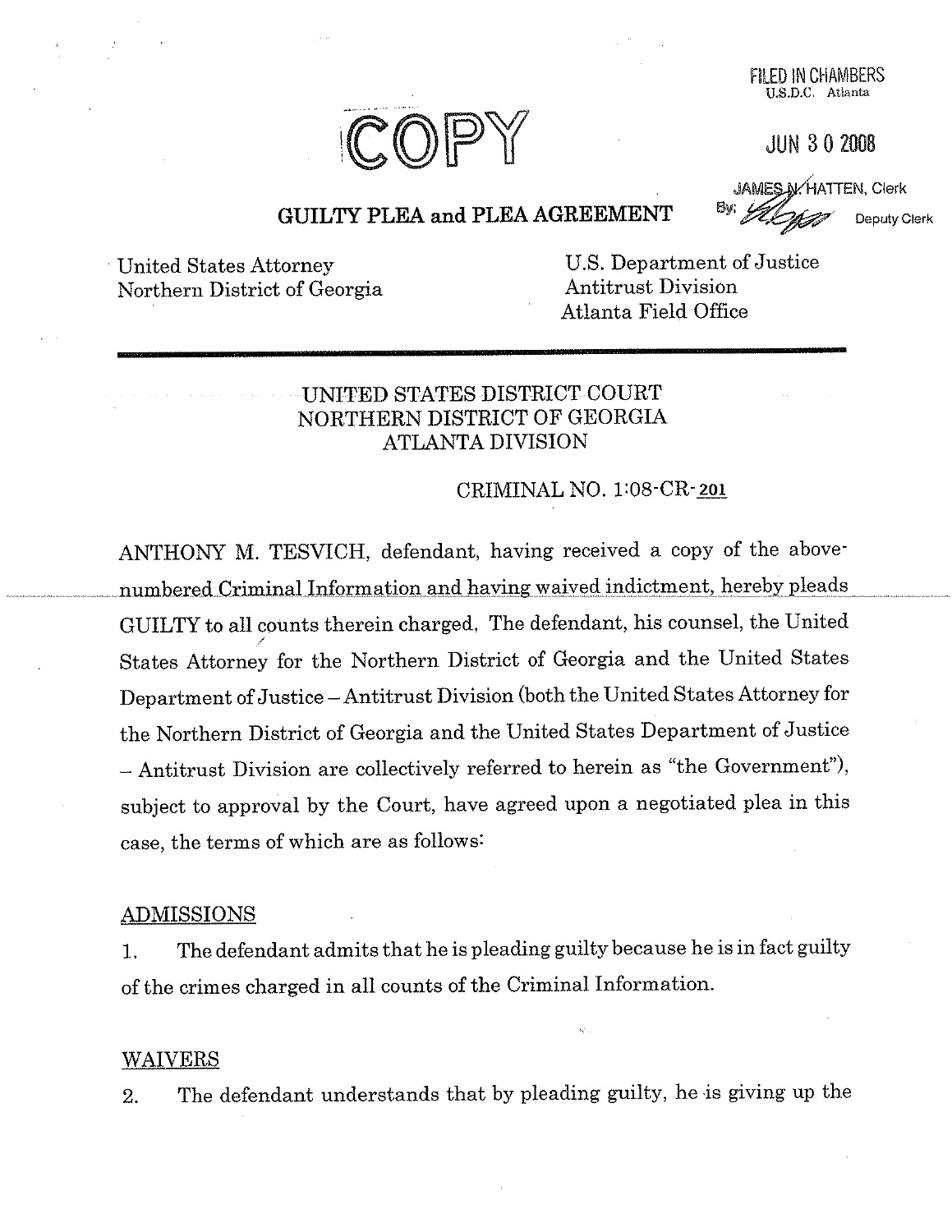right to plead not guilty and the right to be tried by a jury. At a trial, the defendant would have the right to an attorney, and if the defendant could not afford an attorney, the Court would appoint one to represent the defendant without charge. During the trial, the defendant would be presumed innocent and the Government would have the burden of proving him guilty beyond a reasonable doubt. The defendant would have the right to confront and crossexamine the witnesses against him. If the defendant wished, he could testify on his own behalf and present evidence in his defense, and he could subpoena witnesses to testify on his behalf. If, however, the defendant did not wish to testify, that fact could not be used against him. If the defendant were found guilty after a trial, he would have the right to appeal the conviction. The  $\Delta$  defendant understands that by pleading guilty, he is giving up all of these rights and there will not be a trial of any kind. The defendant also understands that he ordinarily would have the right to appeal his sentence and, under some circumstances, to attack the sentence in post-conviction proceedings. By entering this Plea Agreement, the defendant may be waiving some or all of those rights to appeal or collaterally attack his sentence, as specified below. Finally, the defendant understands that, to plead guilty, he may have to answer questions posed to him by the Court concerning the rights that he is giving up and the facts of this case, and the defendant's answers, if untruthful, may later be used against him in a prosecution for perjury or false statements.

3. APPEAL WAIVER. The defendant understands that 18 U.S.C. § 3742 provides for the appeal by a defendant of his sentence under certain circumstances. To the maximum extent permitted by federal law, the defendant

2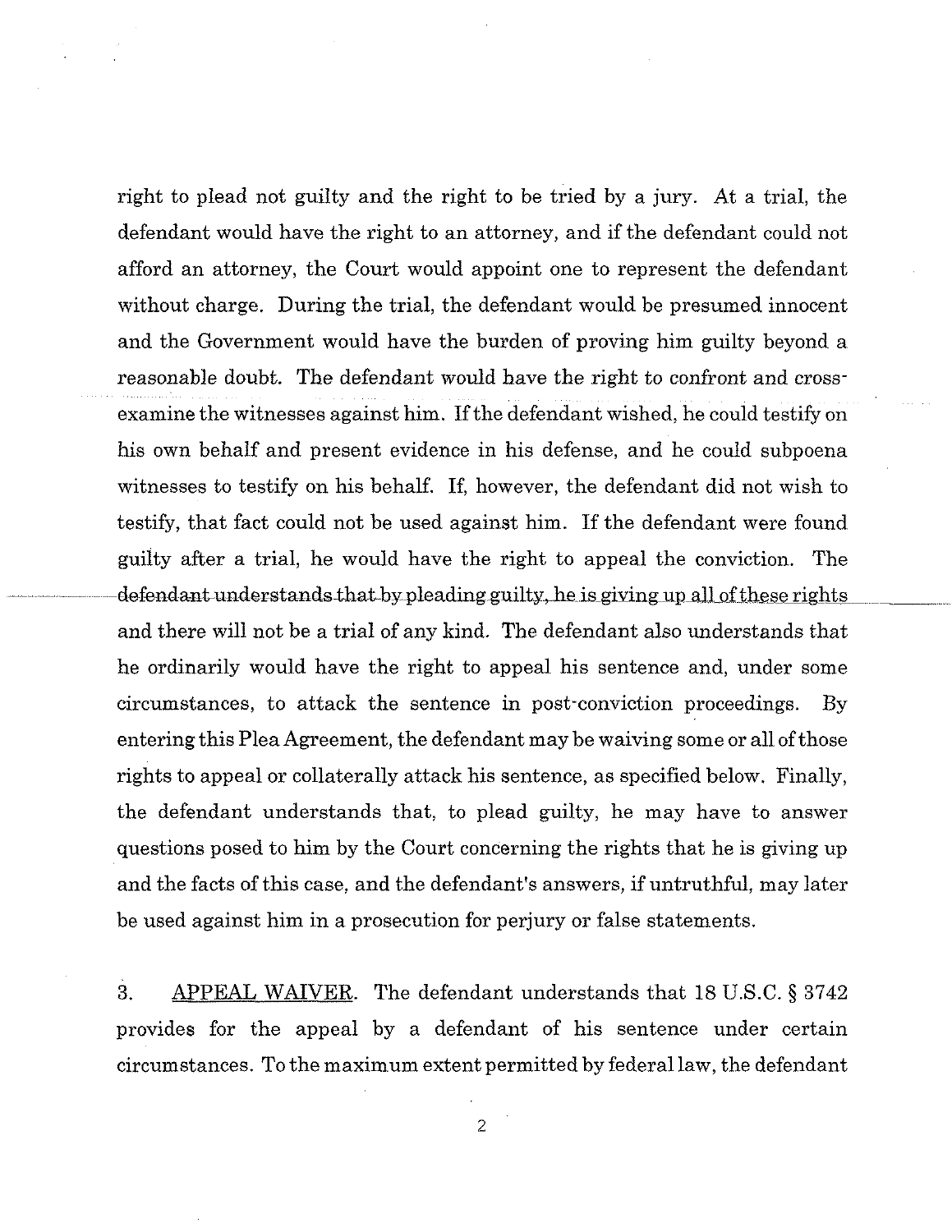voluntarily and expressly waives the right to appeal his sentence and the right to collaterally attack his sentence in any post-conviction proceeding on any ground (to include, but not limited to, any motions pursuant to 28 U.S.C. §§ 2254 or 2255), except if the Court imposes a sentence higher than the advisory sentencing guidelines range or a sentence higher than the statutory maximum. The defendant understands that this Plea Agreement does not limit the Government's right to appeal, but if the Government files an appeal, the Defendant may also appeal.

#### SENTENCING INFORMATION

4. The defendant understands that, based on his plea of guilty, he will be subject to the following maximum and mandatory minimum penalties:

- (a) Maximum term of imprisonment: Count I *20* years; Counts II-IVfive years per count.
- (b) Mandatory minimum term of imprisonment: None on any count.
- (c) Term of supervised release: 0 years to 3 years on each count.
- (d) Maximum fine: the greatest of: (i)  $$250,000$ , (ii) twice the gross pecuniary gain from the crime, or (iii) twice the gross pecuniary loss caused to the victim of the crime (18 U.S.C. § 3571(b) and (d)) on each count.
- (e) Ful! restitution, if any, to The Home Depot, Inc., the victim of Count I and the relevant conduct.
- (f) Mandatory special assessment: \$100 on each count.
- 5. Application of the Sentencing Guidelines. The defendant understands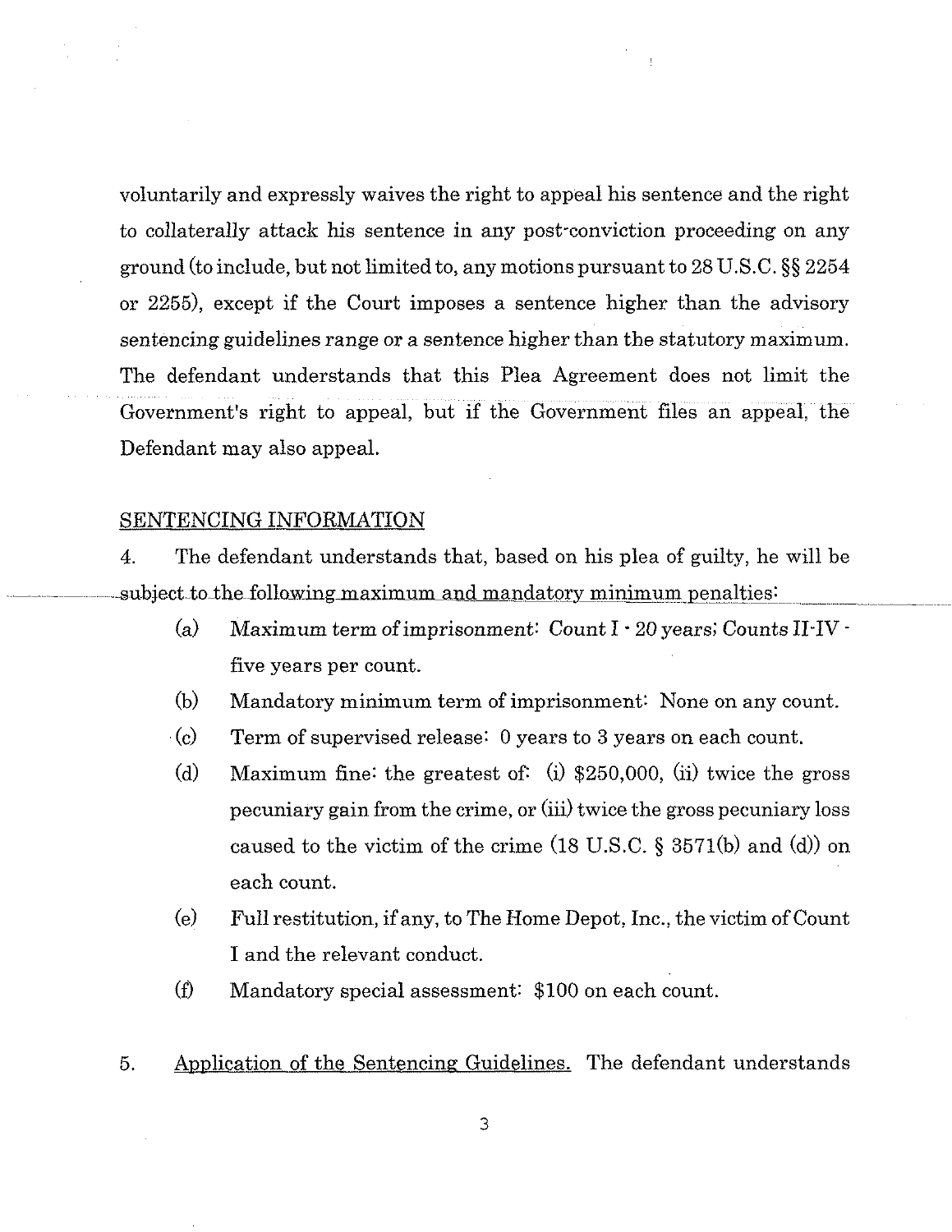that, before imposing sentence in this case, the Court will be required to consider, among other factors, the provisions of the United States Sentencing Guidelines. Ultimately, it is within the Court's discretion to impose a sentence up to and including the statutory maximum. The defendant also understands that no one can predict his exact sentence at this time. The parties agree, however, that a reasonable custodial sentence for purposes of Title 18, united States Code, Section 3553 is one that falls within the otherwise applicable guideline range, and that neither party will seek a departure or variance from the otherwise applicable custodial guideline range, except as set forth in this Plea Agreement.

........................ 6 ........... Guidelines Recommendation *\_Th~v~ernme~agre~e~s\_~o\_r~omm\_er~d.th~at .......................* the defendant be sentenced to the LOW END of the applicable guidelines range.

(a) The Government and the defendant agree to advise the Court and the United States Probation Office that the dollar amount under Sentencing Guideline Section 2B4.1(b)(1) is more than \$2,500,000 and less than or equal to \$20,000,000 and that that amount is to be used in determining defendant's sentence for Count I of the Criminal Information. The defendant and the Government shall be free to inform the Court and the United States Probation Office as to their position as to where the actual dollar figure lies within the aforesaid range;

(b) The Government will advise the Court and the United States Probation Office that the following adjustments to the Sentencing Guideline calculation for Count I of the Criminal Information should apply:

4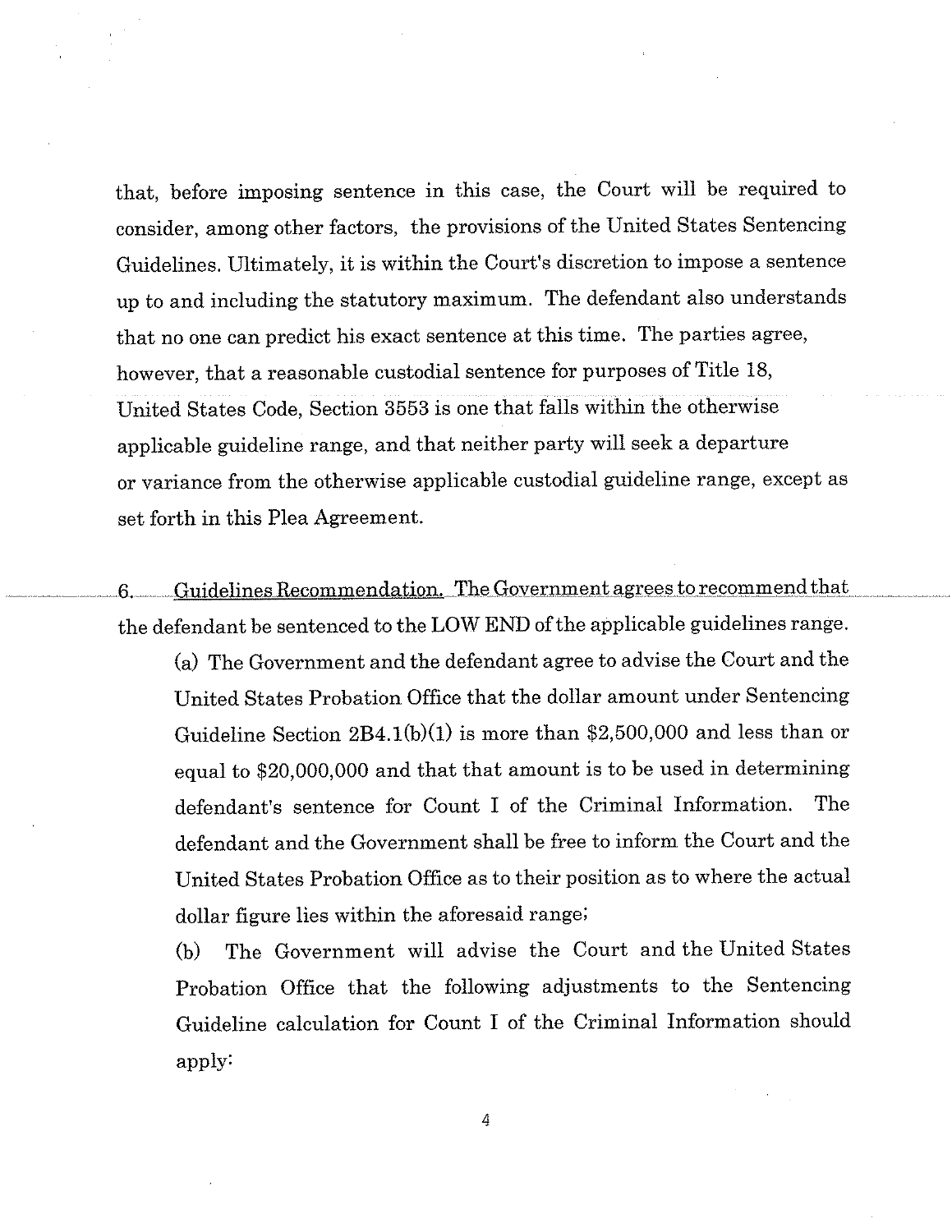(i) Section 3B1.1 (role-in-the offense) " four points;

(ii) Section 3B1.3 (abuse of trust) - two points;

(iii) and an additional one-point under Section 3D1.4 for the combined offense level for all counts of the Criminal Information.

The defendant shall be free to dispute the application of the aforesaid enumerated Sentencing Guideline points in this Paragraph 6(b) and same would not be interpreted to deprive defendant of acceptance of responsibility;

(c) The Government and the defendant agree to advise the Court and the United States Probation Office that the dollar amount to be used under Sentencing Guideline Section  $2T1.1(a)(1)$  as to Counts II-IV of the Criminal Information is more than  $$1,000,000$  and less than  $$7,000,000$ . The defendant and the Government shall be free to inform the Court and the United States Probation Office as to their position as to where the actual dollar figure lies within the aforesaid range; and

(d) The Government will advise the Court and the United States Probation Office that the following adjustments to the Sentencing Guideline Calculation for Counts II-IV of the Criminal Information should apply:

(i)  $2T1.1(b)(1)(income derived from criminal activity) - two points;$ and

(ii)  $2T1.1(b)(2)(\text{sophisticated means}) \cdot \text{two points}.$ 

The defendant shall be free to dispute the application of the aforesaid enumerated Sentencing Guideline points in this Paragraph 6(d) and same would not be interpreted to deprive defendant of acceptance of responsibility.

7. Acceptance of Responsibility. The Government will recommend that the

5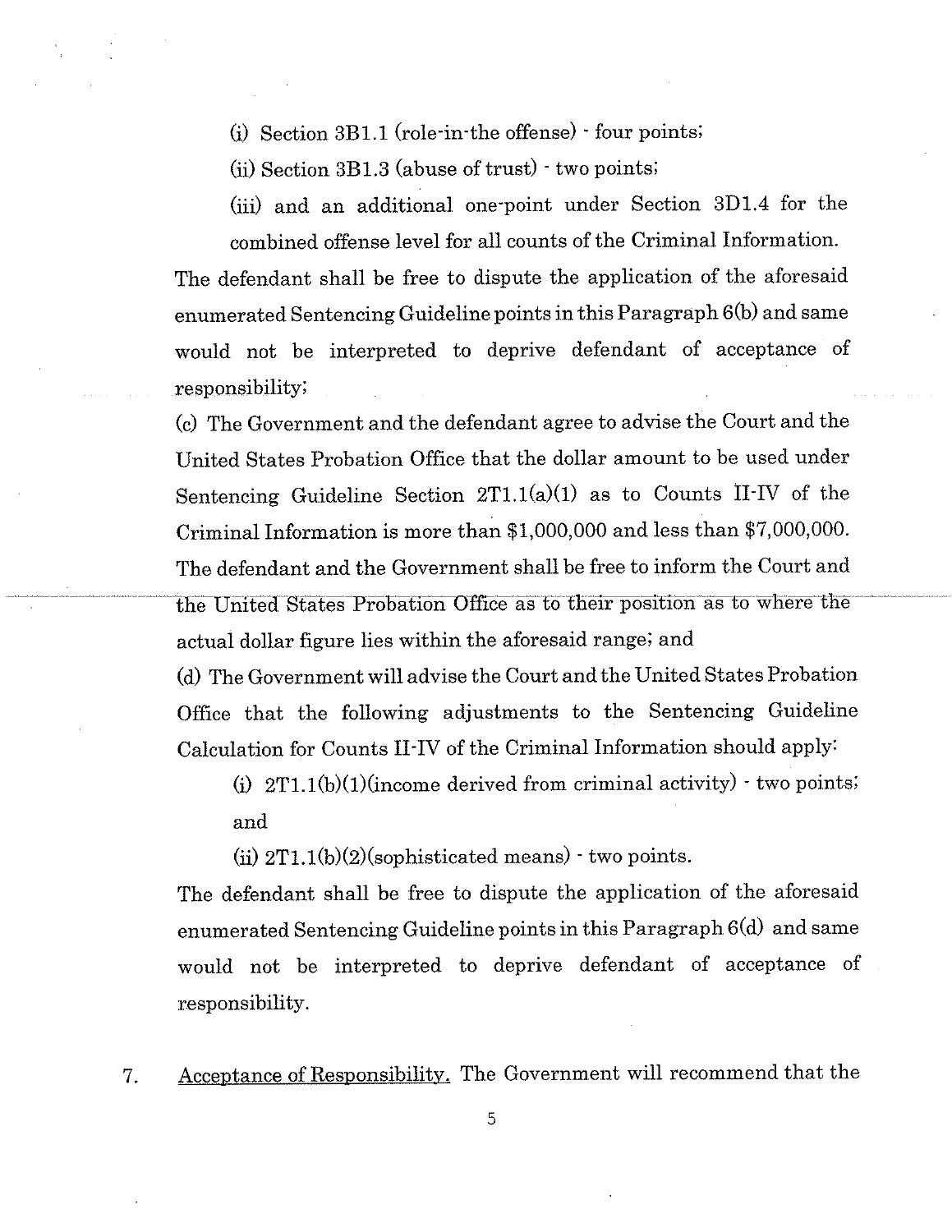defendant receive the two-level adjustment for acceptance of responsibility pursuant to Section 3E1.1 of the Sentencing Guidelines, and the additional onelevel adjustment if the offense level is 16 or higher. However, the Government will not be required to recommend acceptance of responsibility if, after entering this Plea Agreement, the defendant engages in conduct inconsistent with accepting responsibility. Thus, by way of example only, should the defendant falsely deny or falsely attempt to minimize his involvement in relevant offense conduct, give conflicting statements about his involvement, fai! to pay the special assessment, or participate in additional criminal conduct, including unlawful personal use of a controlled substance, the Government will not be required to recommend acceptance of responsibility.

#### **ADDITIONAL PROVISIONS**

8. Forfeiture. The defendant agrees that he shall immediately forfeit to the United States any and all interests in any and all assets and property, real and persona!, that constitute or are derived from proceeds traceable to the commission of the offenses in the Criminal Information to which the defendant is pleading guilty, including, but not limited to, those items of real estate listed and more particularly described in Exhibits A-F which are attached to the Complaint for Forfeiture in United States v. 900 Carriage Path, S.E., Civil Action No. 1:07-CV-1955 BBM (N.D. Ga.) and which are incorporated herein by reference.

The defendant acknowledges that each asset covered by this Plea Agreement is subject to forfeiture pursuant to 18 U.S.C. §  $981(a)(1)(C)$  and 28 U.S.C. § 2461(c) as property constituting, or derived from, proceeds obtained directly or indirectly, as a result of the violation(s) to which the defendant is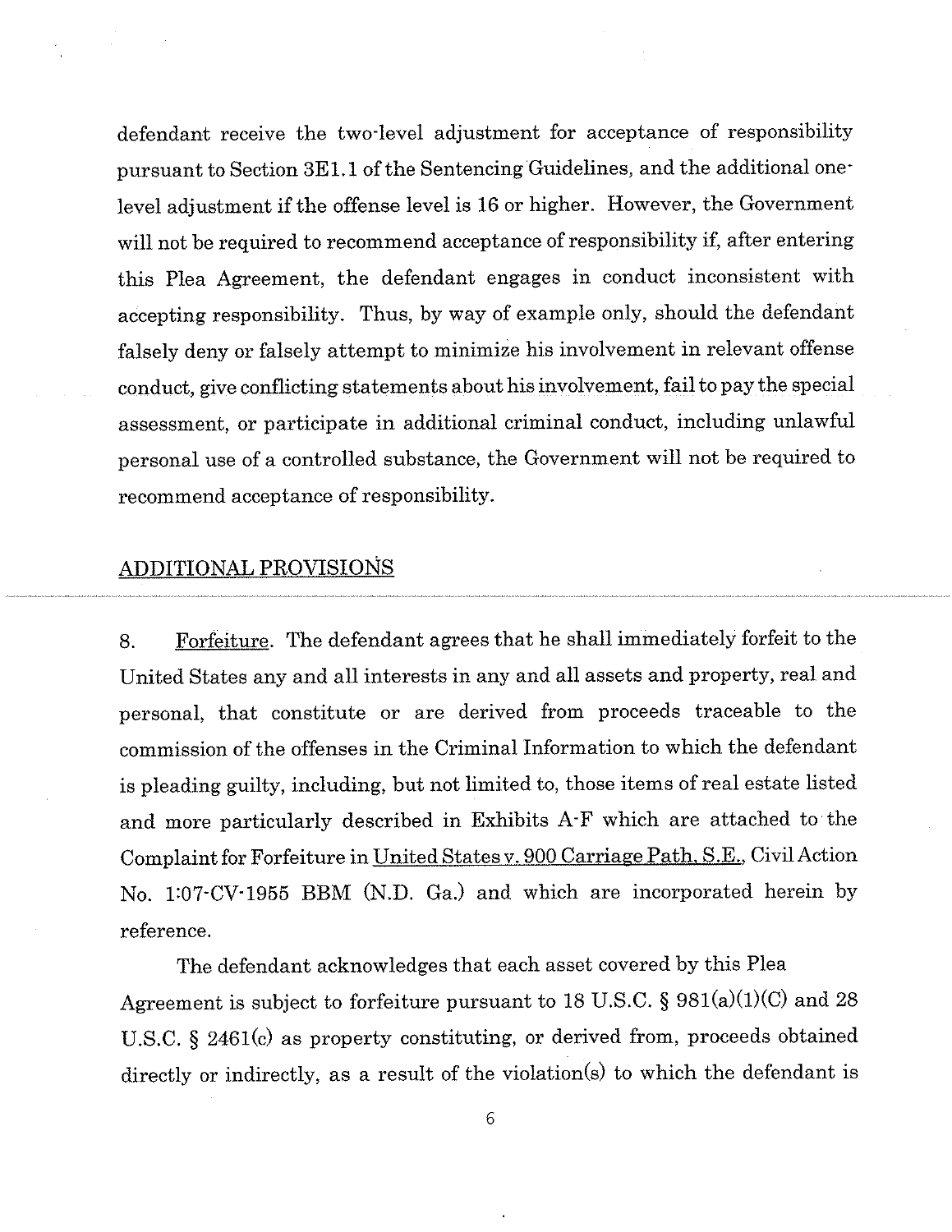pleading guilty.

The defendant warrants that he is the sole owner of all of the assets listed in Paragraph 8, above, except for those properties described in Exhibits E and F in the 900 Carriage Path, S.E. complaint for which the defendant hereby agrees to quitclaim any and all interests in those two properties to the Government. With respect to the properties described in Exhibits A-D in the 900 Carriage Path, S.E. complaint, the defendant warrants that he has not transferred, conveyed, or encumbered his interest in any of those assets. The defendant agrees to hold all law enforcement agents and the United States, its agents, and its employees harmless from any claims whatsoever arising in connection with the seizure or forfeiture of any asset covered by this Plea Agreement.

The defendant hereby waives and abandons all interest in any asset described by this Plea Agreement in any judicial forfeiture proceeding, whether criminal or civil, state or federal. The defendant further agrees to waive all constitutional and statutory challenges in any manner (including direct appeal, habeas corpus, collateral attack, or any other means) to any forfeiture carried out in accordance with this Plea Agreement on any grounds, including that the forfeiture constitutes an excessive fine or punishment. As to any asset described by this Plea Agreement, the defendant hereby waives the requirements of 18 U.S.C. § 985, Rule 4 of the Federal Rules of Civil Procedure, and Supplemental Rule G(4), regarding notice of seizure in judicial forfeiture matters and the requirements of Federal Rules of Criminal Procedure 7, 11, 32.2, 41, and 43 as they apply in any manner to any forfeiture issue.

By entering into this Plea Agreement, the defendant authorizes the Court to immediately enter a preliminary order of forfeiture against all property described by this Plea Agreement, consents to that order becoming final as to him at the time of entry, and agrees that the order shall become part of his sentence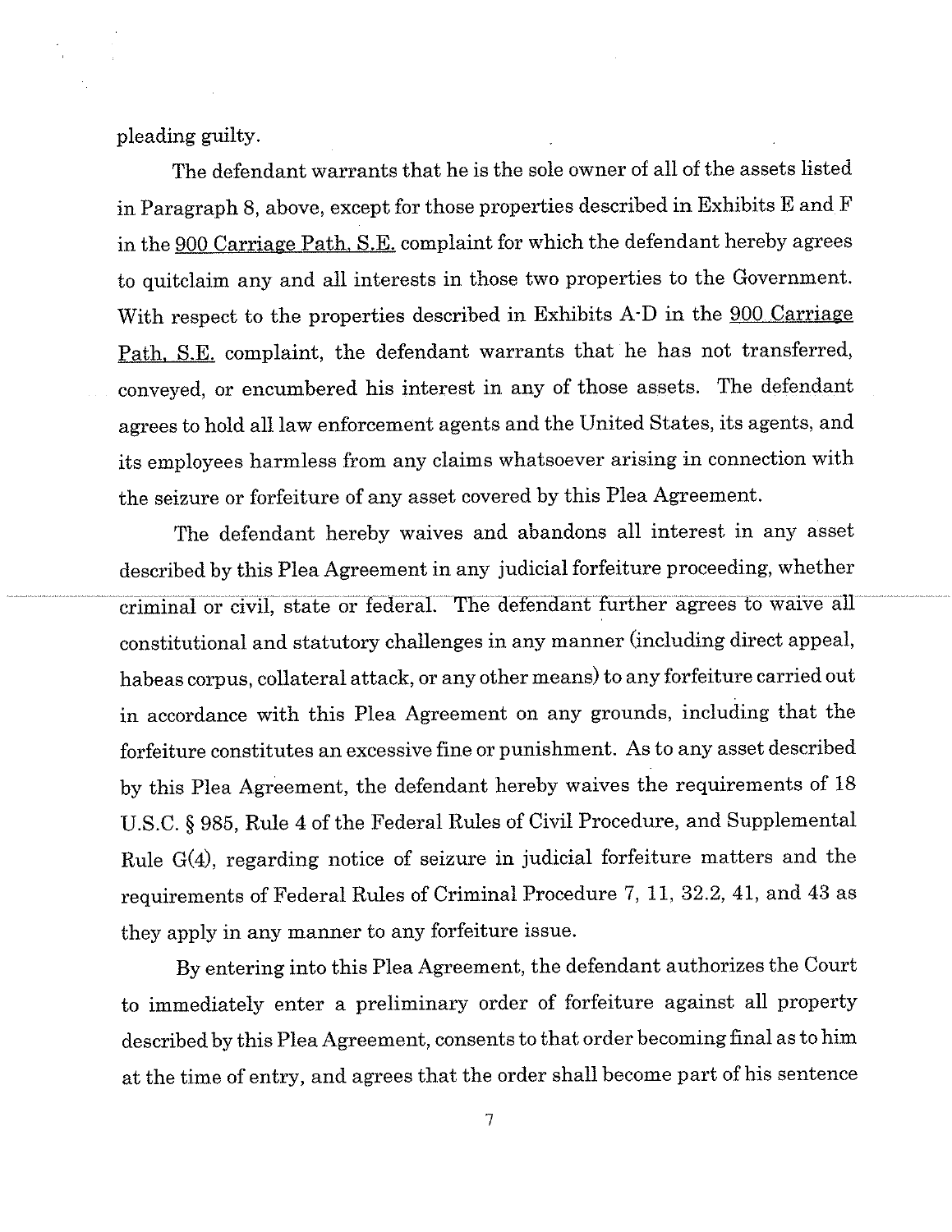and be incorporated into the judgment against him automatically at the time of its entry without further action from the Court. If the forfeiture is to be accomplished in a parallel civil action, the defendant consents to the entry of a civil Judgment and Order of Forfeiture without further notice to him and waives all defenses to forfeiture as described above. To the extent that the Government institutes or has instituted any civil judicial forfeiture proceeding to which the defendant is or becomes a party, the defendant agrees that he shall be responsible for his attorneys fees and costs incurred in connection with that action.

With regard to all forfeitable assets, the defendant agrees to take all steps necessary to ensure that the property is not hidden, sold, wasted, destroyed, or otherwise made unavailable for forfeiture. In addition, the defendant agrees not to file a Statement of Interest, Answer, claim, or petition for remission for such asset in any judicial proceeding that may be initiated or that have been initiated. To the extent that the defendant has filed a Statement of Interest, Answer, claim, or petition for remission for any such asset, the defendant hereby immediately withdraws that filing. The defendant agrees to take all steps requested by the United States to pass clear title to the forfeitable assets to the United States, to cooperate truthfully and completely with the Government in all matters related to the forfeiture of assets in connection with the facts and circumstances giving rise to this prosecution, and to testify truthfully in any forfeiture proceeding relating to his/her cooperation. The defendant acknowledges that the Government is not telling him he is entitled to use forfeited assets to satisfy any tax obligations, fine, restitution, cost of imprisonment, or any other penalty the Court may impose upon the defendant in addition to forfeiture.

9. Restitution. The defendant agrees to pay full restitution, if any, as may be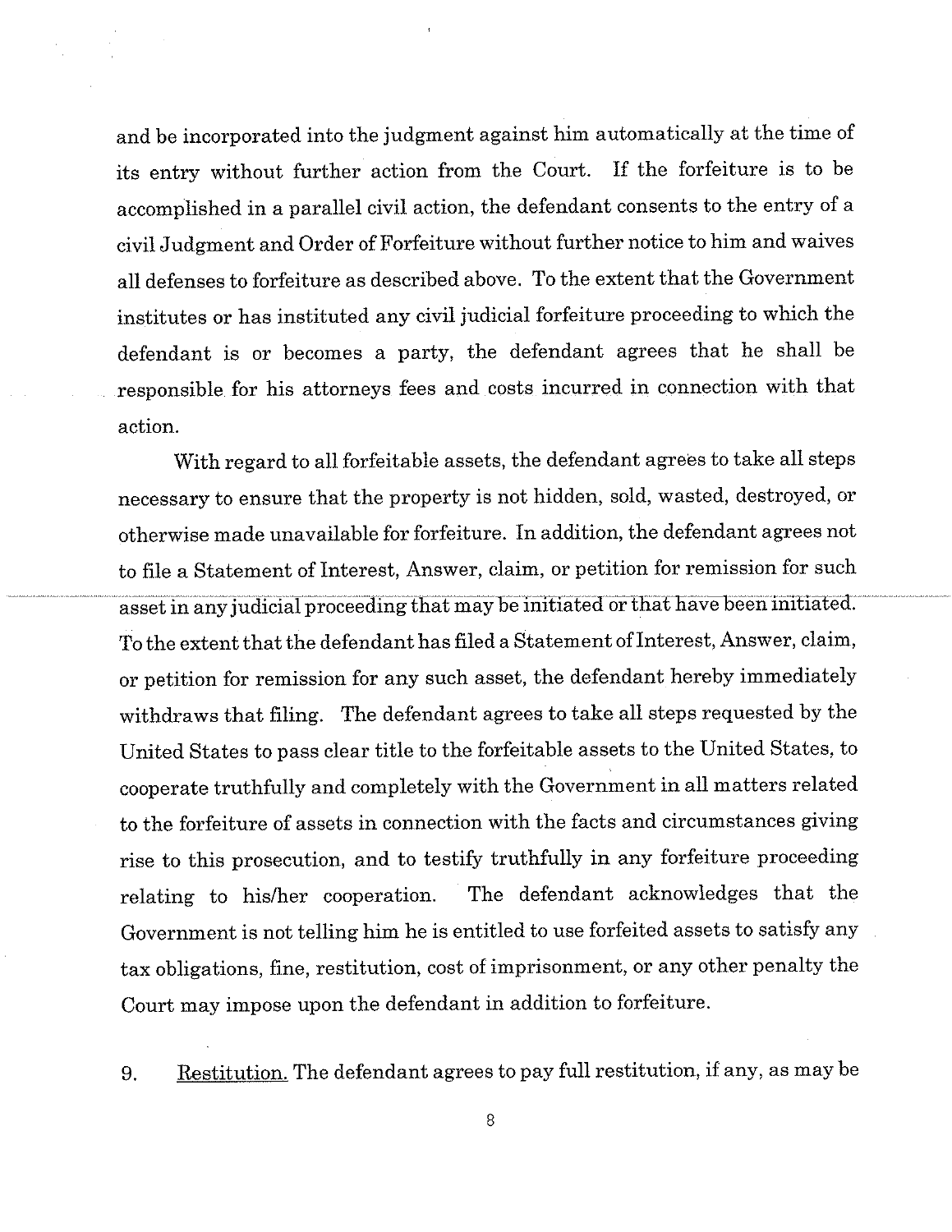ordered by the Court to The Home Depot, Inc., the victim of Count I of the Criminal Information to which he is pleading guilty and any relevant conduct The defendant understands that the amount of restitution owed to The Home Depot, Inc. will be determined at or before sentencing. The defendant also agrees to cooperate fully in the investigation by the Government and the United States Probation Office into the amount of restitution.

The defendant also agrees to cooperate fully with the Government and the United States Probation Office in the identification of assets to be applied toward restitution in which he has any actual, beneficial, or joint ownership, wherever located, and will execute such documentation, as may be required to locate and secure such assets, as may be deemed necessary by the Government or the United States Probation Office. The defendant's cooperation obligations include fully and truthfully completing the Department of Justice's Financial Statement of Debtor form within ten (10) days of the change of plea hearing; submitting to a financial deposition or an interview or interviews (if necessary) regarding his past and present financial condition as well as that of all members of his household (including but not limited to that of his current wife, former wife, and children), prior to sentencing; providing any documentation requested by the Government or the United States Probation Office regarding his financial condition as well as that of all household members (including but not limited to that of his current wife, former wife, and children); and fuily and truthfully answering all questions regarding his past and present financial condition in such interview(s).

The defendant also agrees that the full amount of restitution ordered by the Court shall be considered due and payable immediately. If the defendant cannot pay the full amount immediately and is placed in custody or under the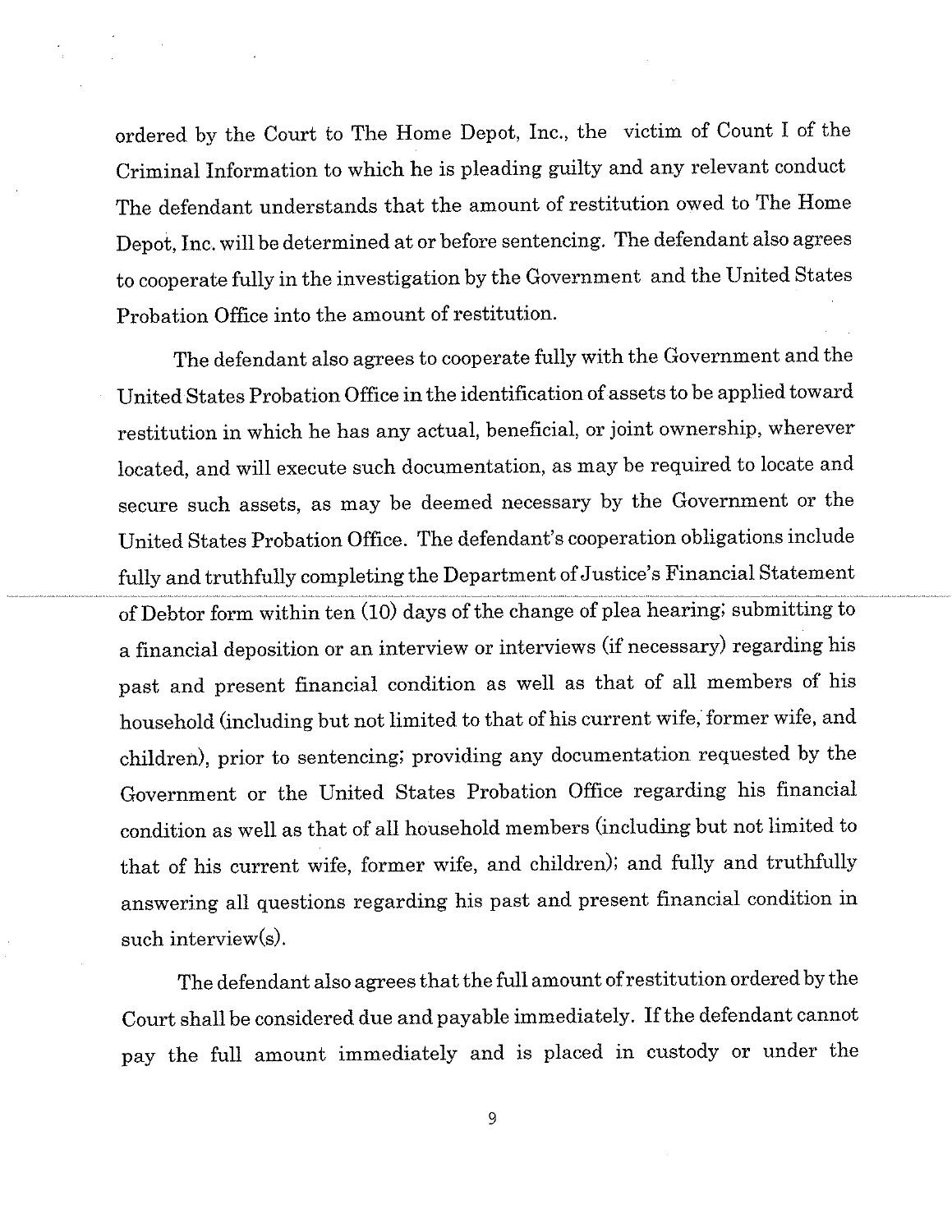supervision of the United States Probation Office at any time, he agrees that the custodial agency and the United States Probation Office will have the authority to establish payment schedules to ensure payment of restitution. The defendant further agrees to cooperate fully in efforts to collect his restitution obligation by set-off of program payments, execution on non-exempt property, and any other means the Government deems appropriate.

The Government will forward a copy of the restitution order to the Chief of the Asset Forfeiture and Money Laundering Section ("AFMLS") of the United States Department of Justice Criminal Division with a written request that property forfeited in the same and/or related civil, criminal or administrative forfeiture proceedings, including the civil forfeiture complaint referenced in Paragraph 8, above, be used to compensate the victim, The Home Depot, Inc., and losses specified in the restitution order, provided that the Government determines that the requirements for restoration as set forth in AFMLS Forfeiture Policy Directive 02-1, Paragraph III.A., are met.

10. Federal Income Tax. Defendant agrees to work with the United States Internal Revenue Service to file income tax returns for the tax years 2003-2006, correctly with accurate and truthful information, pay all taxes owing thereon, including penalties and interest thereon, and file all future tax returns truthfully and honestly. Defendant agrees that he will pay in full his outstanding tax liability once assessed, including penalties and interest, or enter into an installment payment plan with the Collection Division of the Internal Revenue Service. If he enters into such an agreement with the Internal Revenue Service, he shall make timely payments and shall abide by the terms of such agreement. Defendant understands that the amount of tax, as calculated by the Internal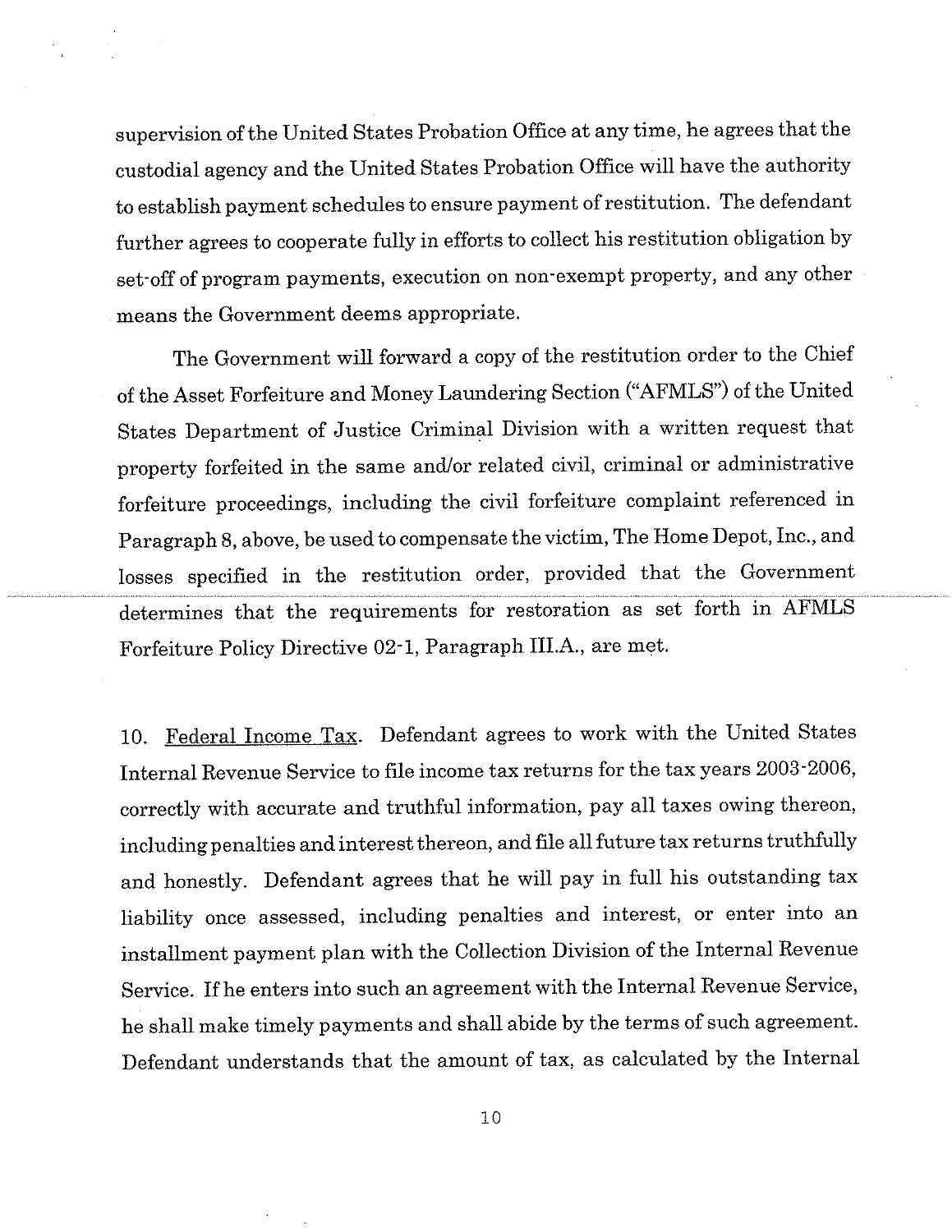Revenue Service, may exceed the amount of tax due as calculated for Counts II-IV of the Criminal Information. Defendant agrees to cooperate with the Internal Revenue Service in any tax examination or audit of defendant and his current or former wife that directly or indirectly relates to or arises out of the course of conduct defendant has acknowledged in this Plea Agreement, by transmitting to the Internal Revenue Service original records or copies thereof, and any additional books and records that the Internal Revenue Service may request. Nothing in this paragraph precludes defendant from asserting any legal or factual defense to taxes, interest, and penalties that my be assessed the Internal Revenue Service.

11. Cooperation. The defendant agrees to cooperate truthfully and completely with the Government, including being debriefed and providing truthful testimony at any proceeding resulting from or related to cooperation. The defendant also agrees to disclose the existence of and to produce to the Government any and all books, papers, documents, tape recordings and other items of evidentiary value that are in his actual or constructive possession wherever located. The defendant understands that the Government alone will determine what forms of cooperation to request from the defendant, and the defendant agrees that he will not engage in any investigation that is not specifically authorized by the Government.

The Government agrees to make the extent of the defendant's cooperation known to the sentencing court. In addition, if the cooperation is completed before sentencing and the Government determines that such cooperation qualifies as "substantial assistance" pursuant to Title 18, United States Code, Section 3553(e) and/or Section 5K1.1 of the Sentencing Guidelines, the Government will consider whether to file a motion at sentencing recommending a downward departure from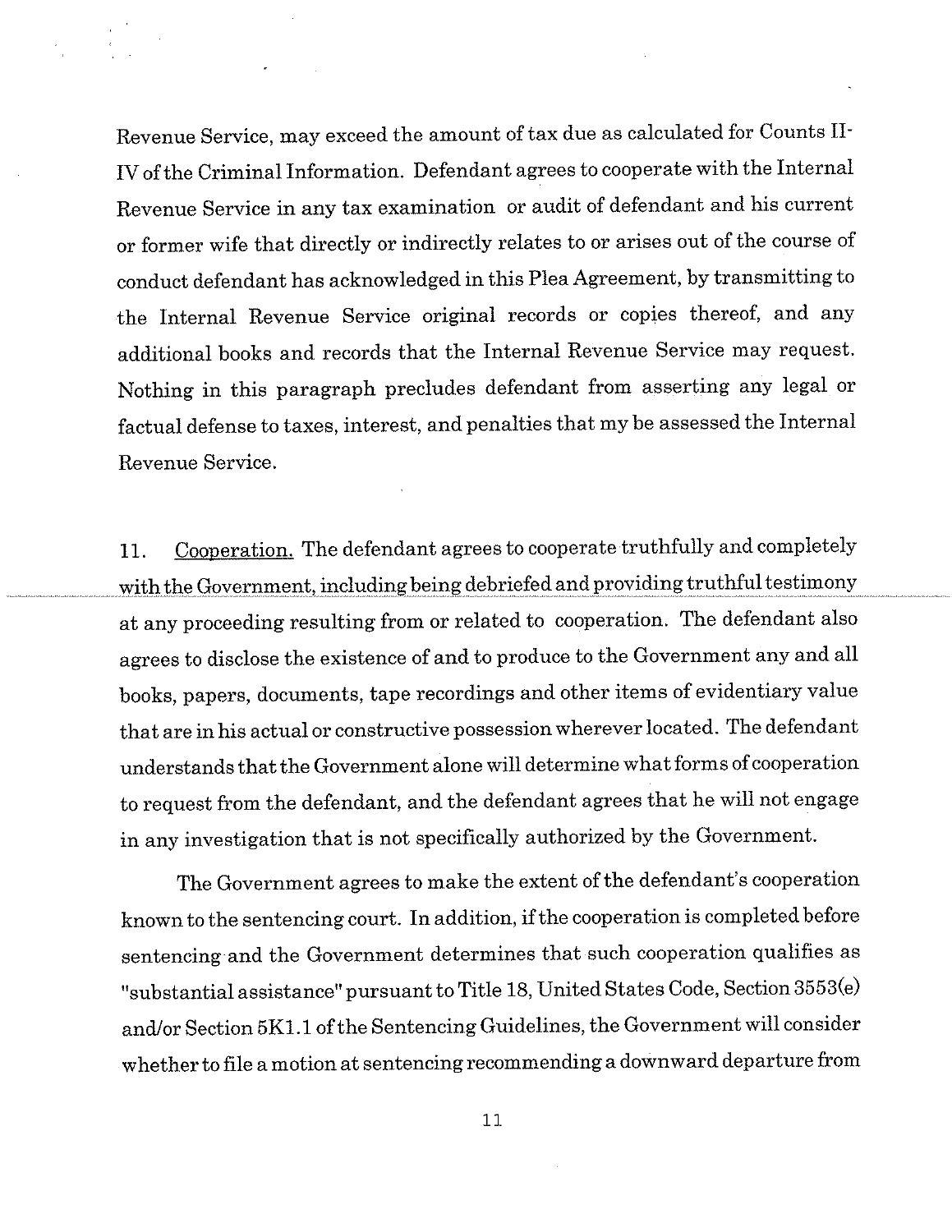the applicable guideline range. If the cooperation is completed after sentencing and the Government determines that such cooperation qualifies as "substantial assistance" pursuant to Rule 35(b) of the Federal Rules of Criminal Procedure, the Government will consider whether to file a motion for reduction of sentence. In either case, the defendant understands that the determination as to whether he has provided "substantial assistance" rests solely with the Government. Good faith efforts by the defendant that do not substantially assist in the investigation or prosecution of another person who has committed a crime will not result in either a motion for downward departure or a Rule 35 motion. The defendant also understands that, should the Government decide to file a motion pursuant to this paragraph, the Government may recommend any specific sentence, and the final decision as to what credit, if any, the defendant should receive for his cooperation will be determined by the Court. If the defendant fails to cooperate truthfully .................................. ~id C~n~iJIe~eI~ b~ ~f~h~ defehdaiit e~e~ i~~di~iohal Cr~im~nal ~ond~t-or other conduct inconsistent with cooperation, he will not be entitled to any consideration whatsoever pursuant to this paragraph.

Pursuant to Section 1B1.8 of the Sentencing Guidelines, the Government agrees that any self-incriminating information that was previously unknown to the Government and is provided to the Government by the defendant in connection with cooperation will not be used in determining the applicable Sentencing Guideline range, although such information may be disclosed to the United States Probation Office and the Court. The Government also agrees not to bring additional charges against the defendant, with the exception of charges resulting from or related to violent criminal activity, based on any information provided by the defendant in connection with his cooperation that was not known to the Government prior to the cooperation. However, if the Government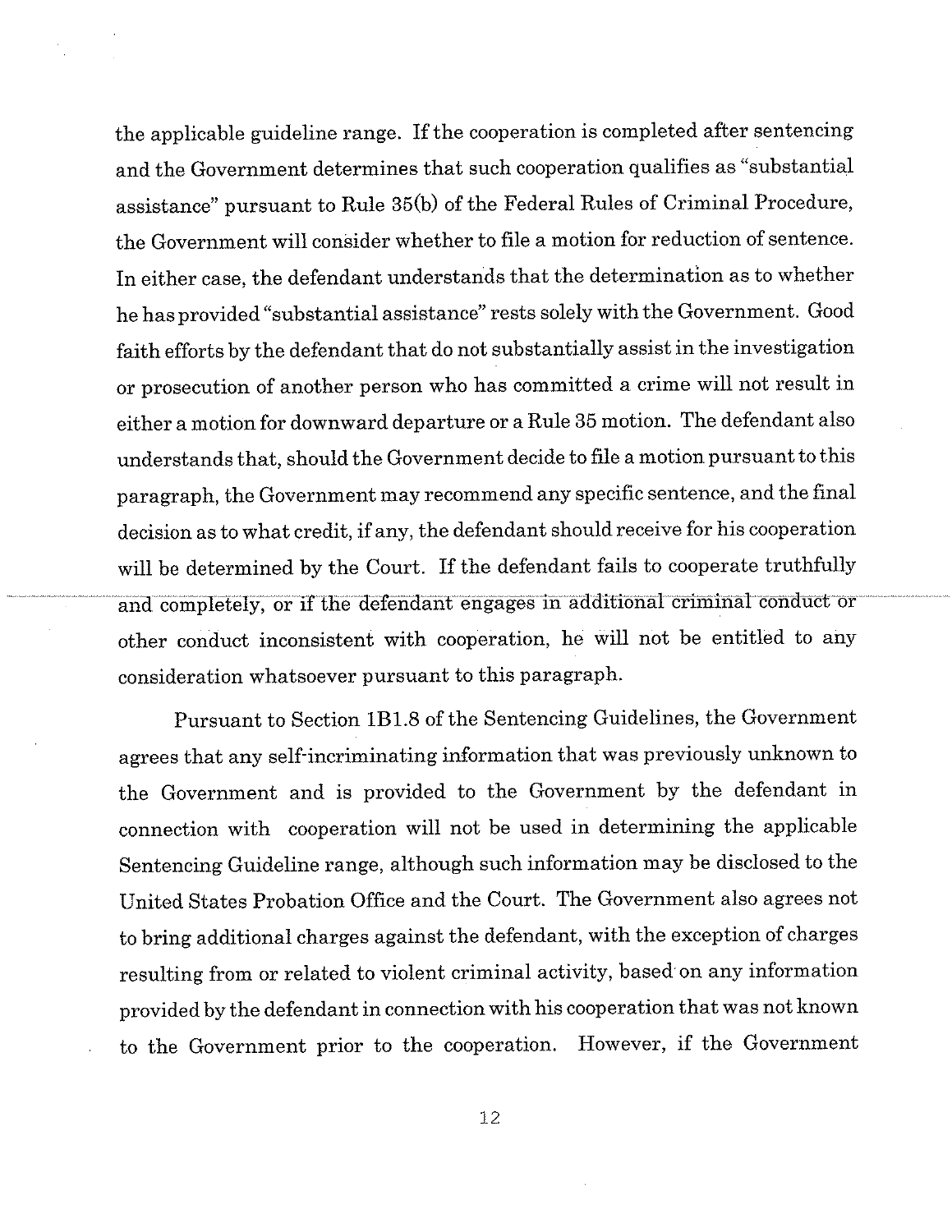determines that the defendant has not been completely truthful and candid in his cooperation with the Government, he may be subject to prosecution for perjury, false statements, obstruction of justice, and any other appropriate charge, and all information he has provided may be used against him in such a prosecution.

12. No Further Charges. The Government agrees not to bring further criminal charges against the defendant related to the charges to which he is pleading guilty; provided, however, that if the Government should discover evidence not currently known to it that indicates either that defendant has had a violent criminal background or that defendant took substantial additional steps to procure or commit violent criminal acts, the Government is free to prosecute defendant for violent criminal activity whether or not it is related to the charges to which he is pleading guilty. The defendant understands that this provision does not bar prosecution by any other federal, state, or local jurisdiction. The defendant further admits and agrees that venue is proper in the Northern District of Georgia, Atlanta Division as to all counts charged in the Criminal Information.

13. Pre-Payment of SpecialAssessment. The defendant agrees that, within 30 days of entry of his guilty plea, he will pay a special assessment in the amount of \$400.00 by money order or certified check made payable to the Clerk of Court, U.S. District Court, 2211 U.S. Courthouse, 75 Spring Street, S.W., Atlanta, Georgia 30303, and that he will provide proof of such payment to the Government within 30 days of the guilty plea.

 $13$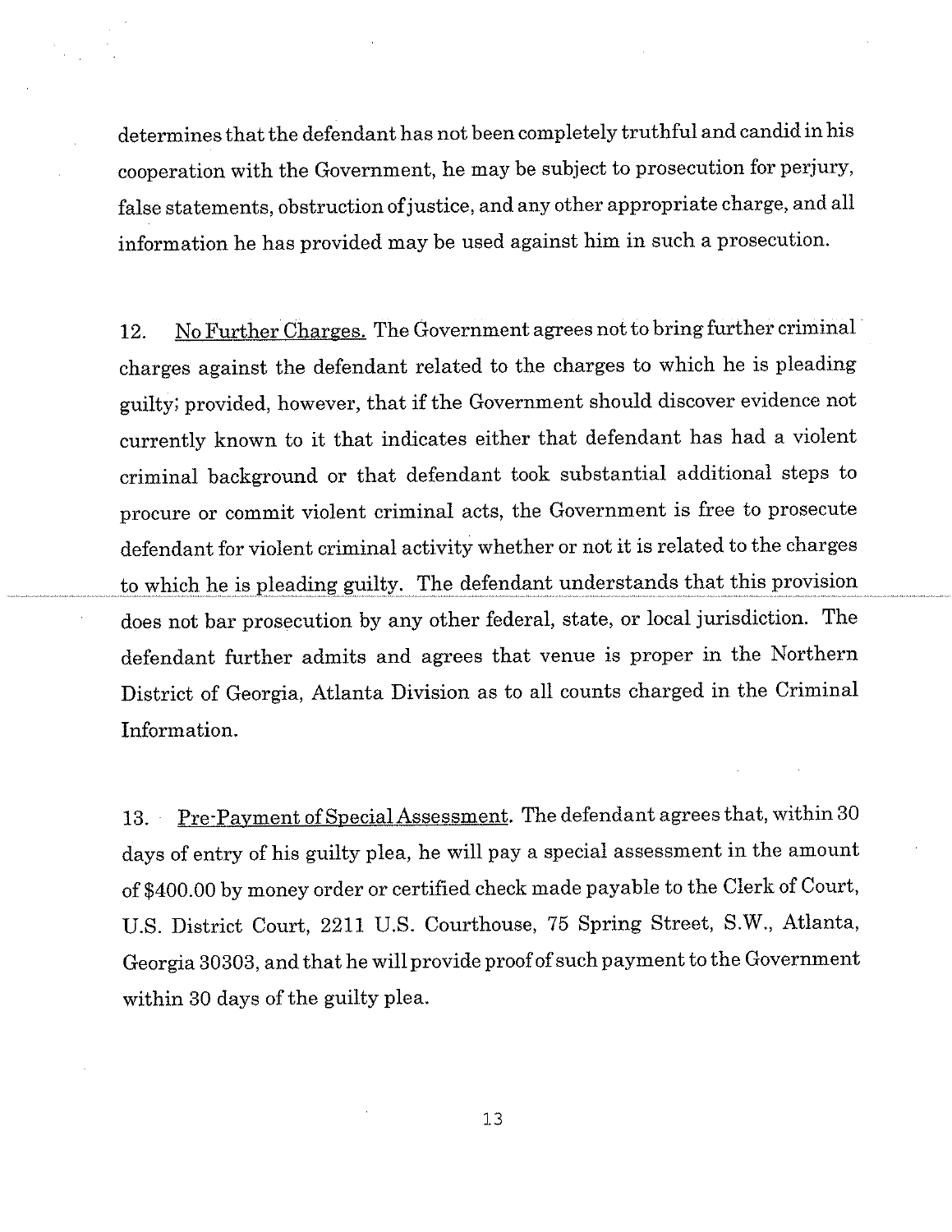14. Right to Inform Court. The Government reserves the right to inform the Court and the United States Probation Office of all facts and circumstances regarding the defendant and this case, and to respond to any questions from the Court and the United States Probation Office and to any misstatements of fact or law. Except as expressly stated elsewhere in this Plea Agreement, the Government also reserves the right to make recommendations regarding application of the Sentencing Guidelines.

15. No Biological Evidence. The parties agree that no biological evidence ( as defined in 18 USC § 3600A) has been identified in this case; therefore, the defendant understands and agrees that no evidence will be preserved for DNA testing.

16. Breach of Plea Agreement. If the defendant fails in any way to fulfill each one of his obligations under this Plea Agreement, the Government may elect to be released from its commitments under this Plea Agreement. The Government may then prosecute the defendant for any and all Federal crimes that he has committed related to this case, including any charges dismissed pursuant to this Plea Agreement, and may recommend to the Court any sentence for such crimes up to and including the maximum sentence. The defendant expressly waives any statute of limitations defense and any constitutional or statutory speedy trial defense to such a prosecution, except to the extent that such a defense exists as of the date he signs this Plea Agreement. In addition, the defendant agrees that, in such a prosecution, all admissions and other information that he has provided at any time, including all statements he has made and all evidence he has produced during proffers, interviews, testimony, and otherwise, may be used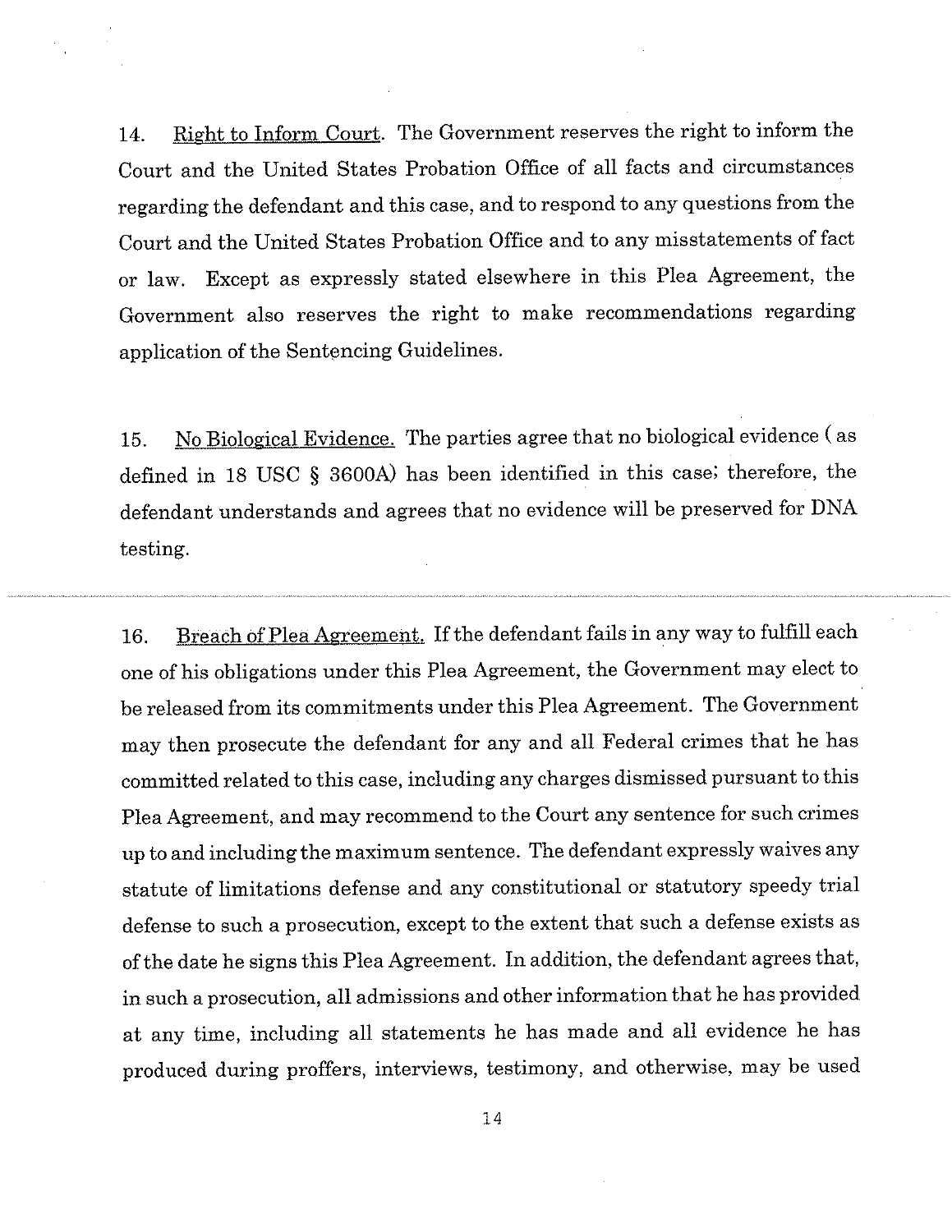against him, regardless of any constitutional provision, statute, rule, or agreement to the contrary. Finally, the defendant understands that his violation of the terms of this Plea Agreement would not entitle him to withdraw his guilty plea in this case.

17. Recommendations Non-Binding. The defendant understands and agrees that the recommendations of the Government incorporated within this Plea Agreement or otherwise discussed between the parties are not binding on the Court and that the Court's failure to accept one or more of the recommendations will not constitute grounds to withdraw his guilty plea or to claim a breach of this Plea Agreement.

18. Entire Agreement. There are no other agreements, promises, representations, or understandings between the defendant and the Government.

In Open Court this 30<sup>m</sup> day of *June* **,2008.**

SIGNATURE (Attorney for Defendant) <sup>[</sup>eBRIAN STEEL, ESQ. The Steel Law Firm, P.C. 1800 Peachtree Street, N.W. Suite 300 Atlanta, Georgia 30309 Tele.: 404.605,0023 Fax: 404.352.5636

Defendant) THƠNÝ M. TESVICH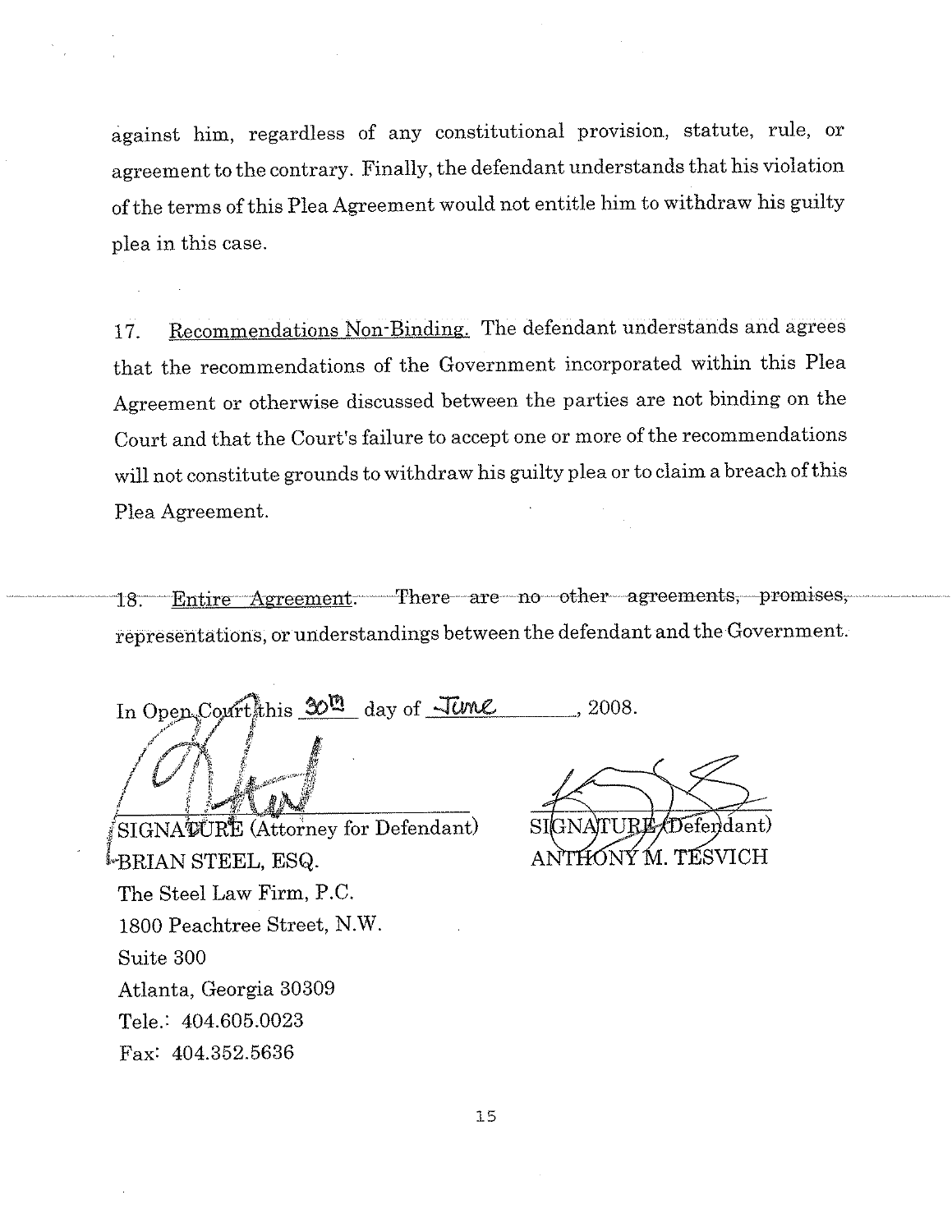E-mail: the steellawfirm@msn.com Georgia Bar. No.: 677640

SIGNATURE (Attorney for Wefendant) DANIEL P. GRIFFIN, ESQ. Miller & Martin PLLC 1170 Peachtree Street, N.E. Suite 800 Atlanta, Georgia 30309 Tele.: 404.962.6100 Fax: 404.962.6364 E-mail: dgriffin@millermartin.com Georgia Bar No.: 310760

**BIGNATURE** (Assistant U.S. Attorney) RUSSELL PHILLIPS, ESQ. 75 Spring Street, S.W. Suite 600 Atlanta, Georgia 30303 Tele.: 404.581.6000 Fax: 404.581.6181 E-mail: russell.phillip s@usdoj, gov Georgia Bar No.: 576335

 $\rm{UKE}$  (Antitrust Division) JOHN R. FITZPATRICK, ESQ. 75 Spring Street, S.W. Suite 1176 Atlanta, Georgia 30303 Tele.: 404.331.7119 Fax: 404.331.7110 E-mail: john.fitzpatrick@usdoj.gov Georgia Bar No.: 262360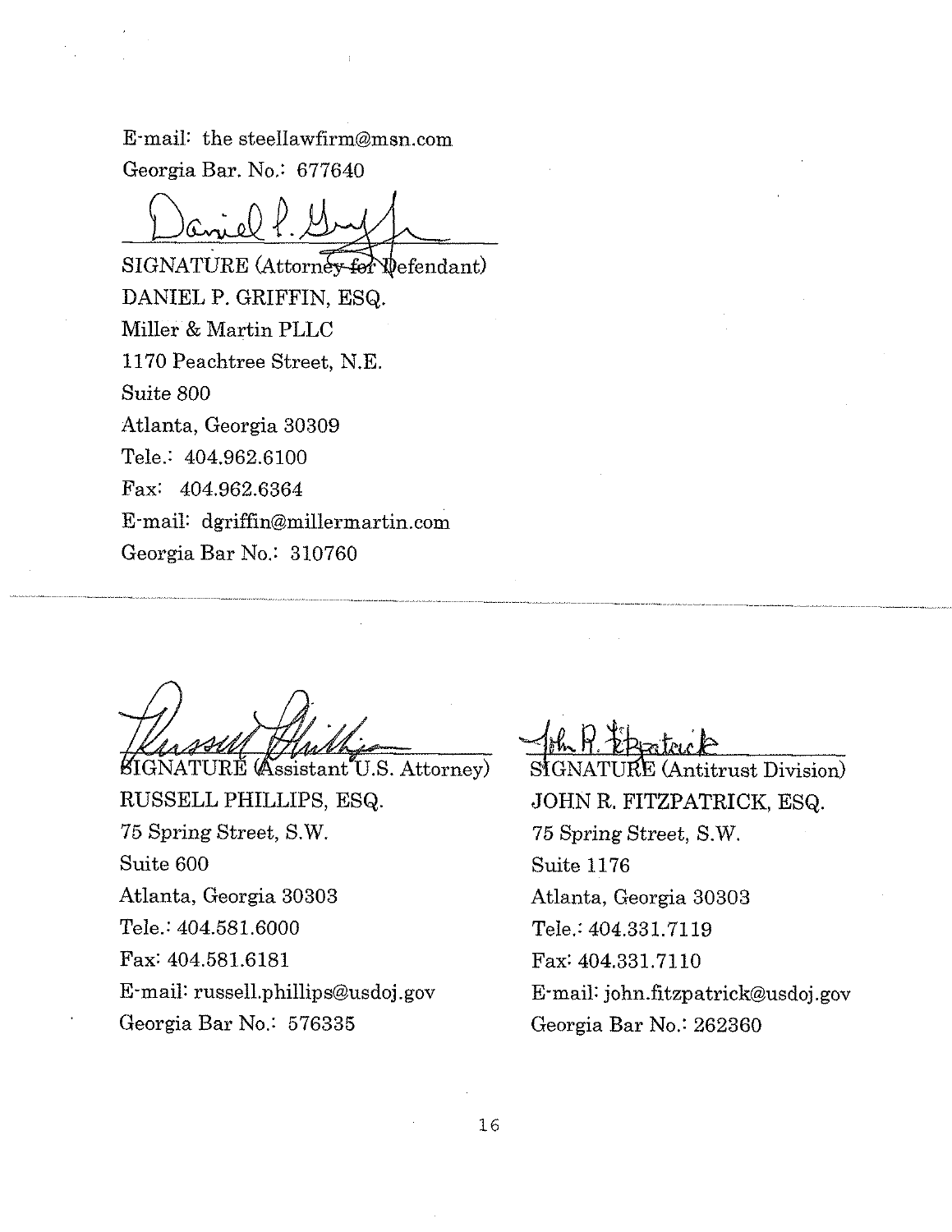SIGNATURE (Assistant U.S. Attorney) SALLY B. MOLLOY, ESQ. 75 Spring Street, S.W. Suite 600 Atlanta, Georgia 30303 Tele.: 404.581.6000 Fax: 404.581.6181 E-mail: sally.molloy@usdoj.gov Georgia Bar No.: 140816

**THIS DOCUMENT IS A DRAFT FOR THE PURPOSE OF DISCUSSION.** NO PLEA OFFER IS MADE UNTIL AND UNLESS THIS DOCUMENT IS **SIGNED BY AN APPROVAL OFFICIAL FOR THE UNITED STATES** ATTORNEY'S OFFICE AND THE ANTITRUST DIVISION.

 $\sqrt{\text{RE}}$  (Approving Official) RANDY S. CHARTASH Chief, Economic Crimes

 $May 29, 2008$ **DATE** 

SIGNATURE (Approving Official) NEZIDA S. DAVIS Chief, Atlanta Field Office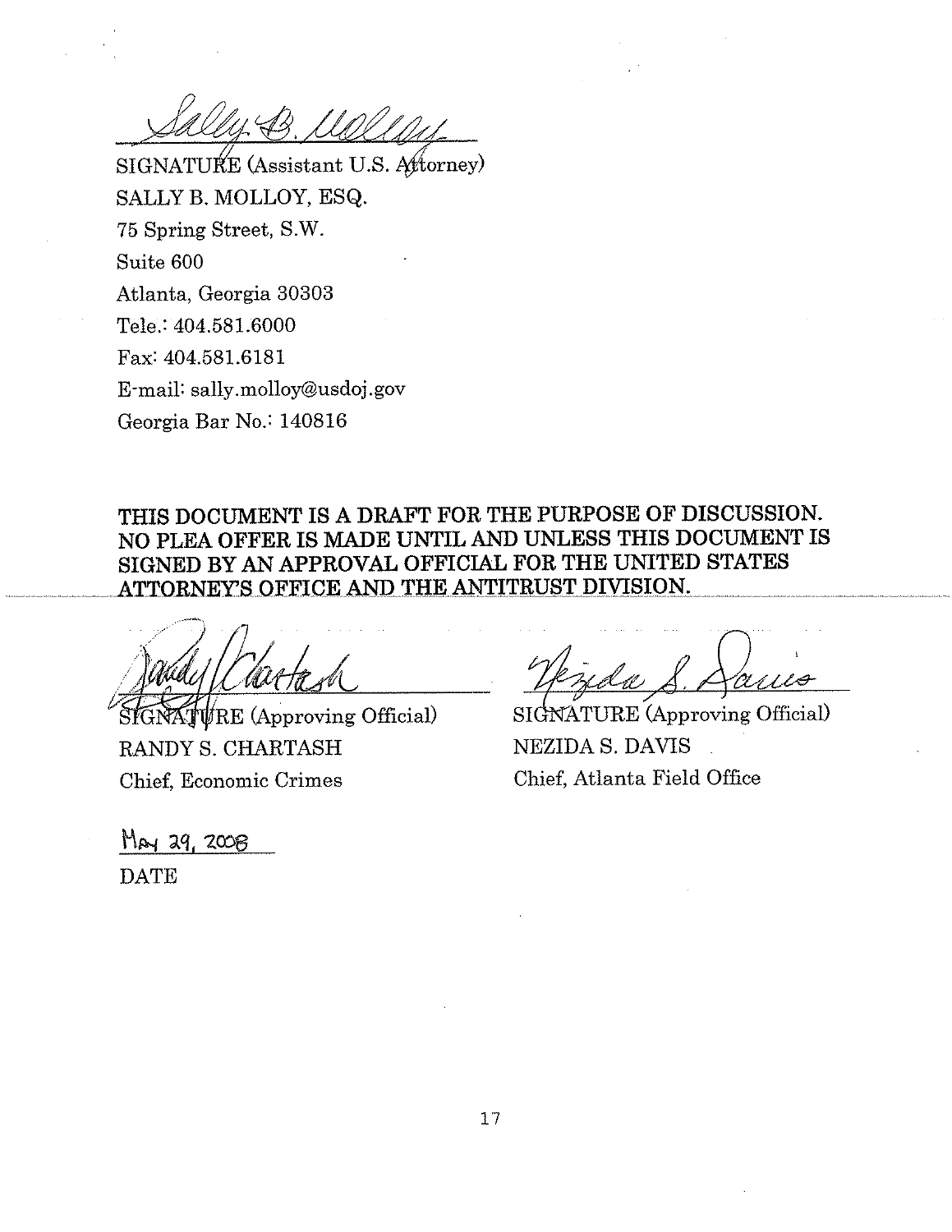I have read the Criminal Information against me and have discussed it with my attorney. I understand the charges and the elements of each charge that the Government would have to prove to convict me at a trial. I have read the foregoing Plea Agreement and have carefully reviewed every part of it with my attorney. I understand the terms and conditions contained in the Plea Agreement, and I voluntarily agree to them. I also have discussed with my attorney the rights I may have to appeal or challenge my sentence, and I understand that the appeal waiver contained in the Plea Agreement will preVent me, with the narrow exceptions stated, from appealing my sentence or challenging my sentence in any post-conviction proceeding. No one has threatened or forced me to plead guilty, and no promises or inducements have been made to me other than those discussed in the Plea Agreement. The discussions between my attorney and the Government toward reaching a negotiated plea in this case took place with my permission. I am fully satisfied with the representation provided to me by my attorney in this case.

SIGNATURE (Defendant ANTHONY MATESVICH

 $5/29/08$ 

**DATE** 

I am ANTHONY M. TESVICH's lawyer. I have carefully reviewed the charges and the Plea Agreement with my client. To my knowledge, my client is making an informed and voluntary decision to plead guilty and to enter into the Plea Agreement

SIGNATURE (Attorney for Defendant) BRIAN STEEL, ESQ. The Steel Law Firm, P.C. 1800 Peachtree Street, N.W. Suite 300 Atlanta, Georgia 30309 Tele.: 404.605.0023 Fax: 404.352.6536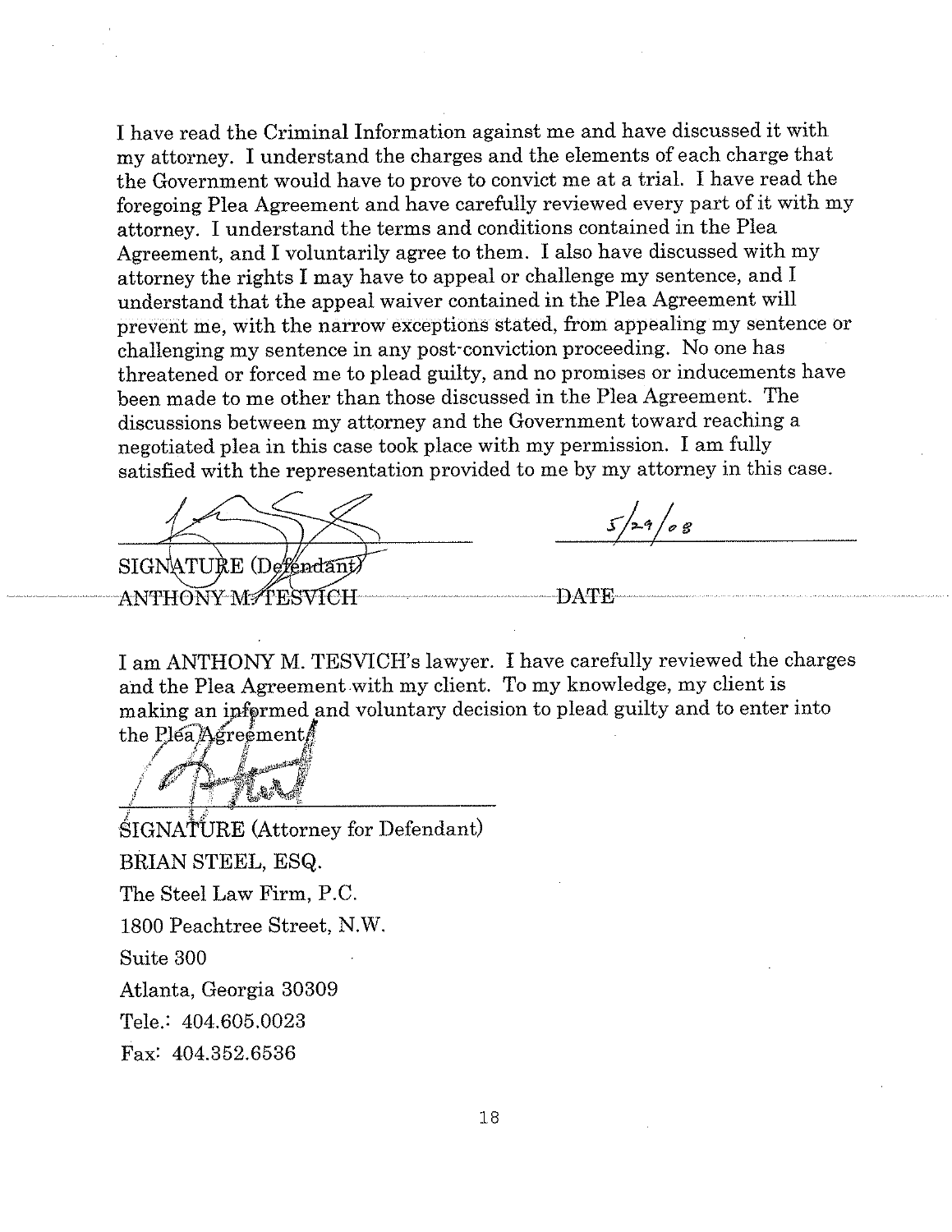E-mail: the steellawfirm@msn.com Georgia Bar. No.: 677640

**SIGNATURE** (Attorney for Defendant) DANIEL P. GRIFFIN, ESQ. Miller & Martin PLLC 1170 Peachtree Street, N.E. Suite 800 Atlanta, Georgia 30309 Tele.: 404.962.6154 Fax: 404.962.6364 E-mail: dgriffin@millermartin.com Georgia Bar No.: 310760

Filed in Open Court

 $\mathbf{B} \mathbf{y}$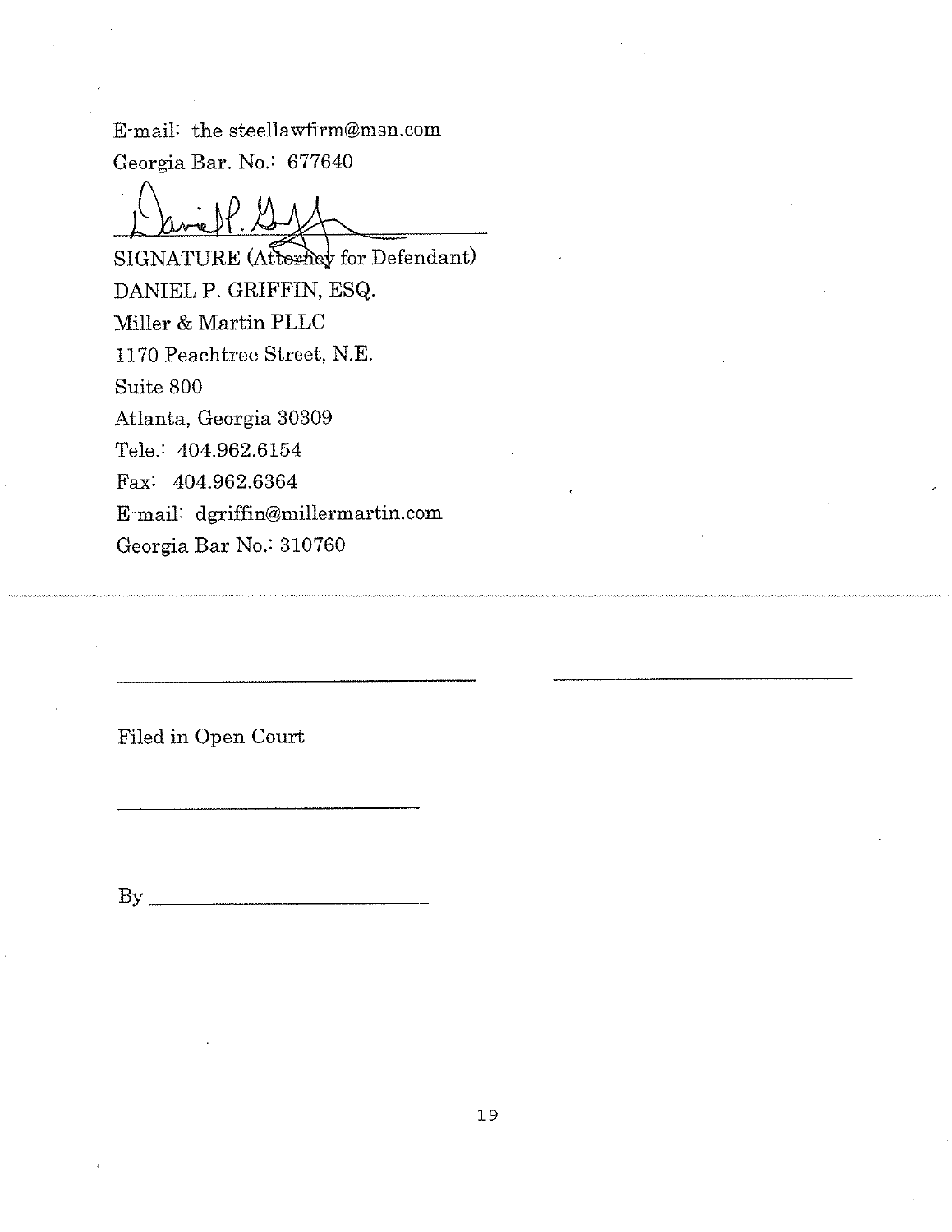# U. S. DEPARTMENT OF JUSTICE Statement of Special Assessment Account

This statement reflects your special assessment only. There may be other penalties imposed at sentencing.

| <b>ACCOUNT INFORMATION</b> |                     |
|----------------------------|---------------------|
| CRIMINAL ACTION            | $1:08$ $CR$ $ 201$  |
| <b>DEFENDANT'S NAME:</b>   | ANTHONY M. TESVICH  |
| PAY THIS AMOUNT:           | \$400 (four counts) |

# INSTRUCTIONS:

#### PAYMENT MUST BE MADE BY CERTIFIED CHECK OR  $1.$ **MONEY ORDER PAYABLE TO:**

 $\mathcal{L}_{\text{max}}$  and  $\mathcal{L}_{\text{max}}$ 

CLERK OF COURT, U.S. DISTRICT COURT

# **\*PERSONAL CHECKS WILL NOT BE ACCEPTED\***

- PAYMENT MUST REACH THE CLERK'S OFFICE WITHIN 30  $\overline{2}$ . DAYS OF THE ENTRY OF YOUR GUILTY PLEA
- PAYMENT SHOULD BE SENT OR HAND DELIVERED TO: 3.

Clerk of Court, U.S. District Court 2211 U.S. Courthouse 75 Spring Street, S.W. Atlanta, Georgia 30303